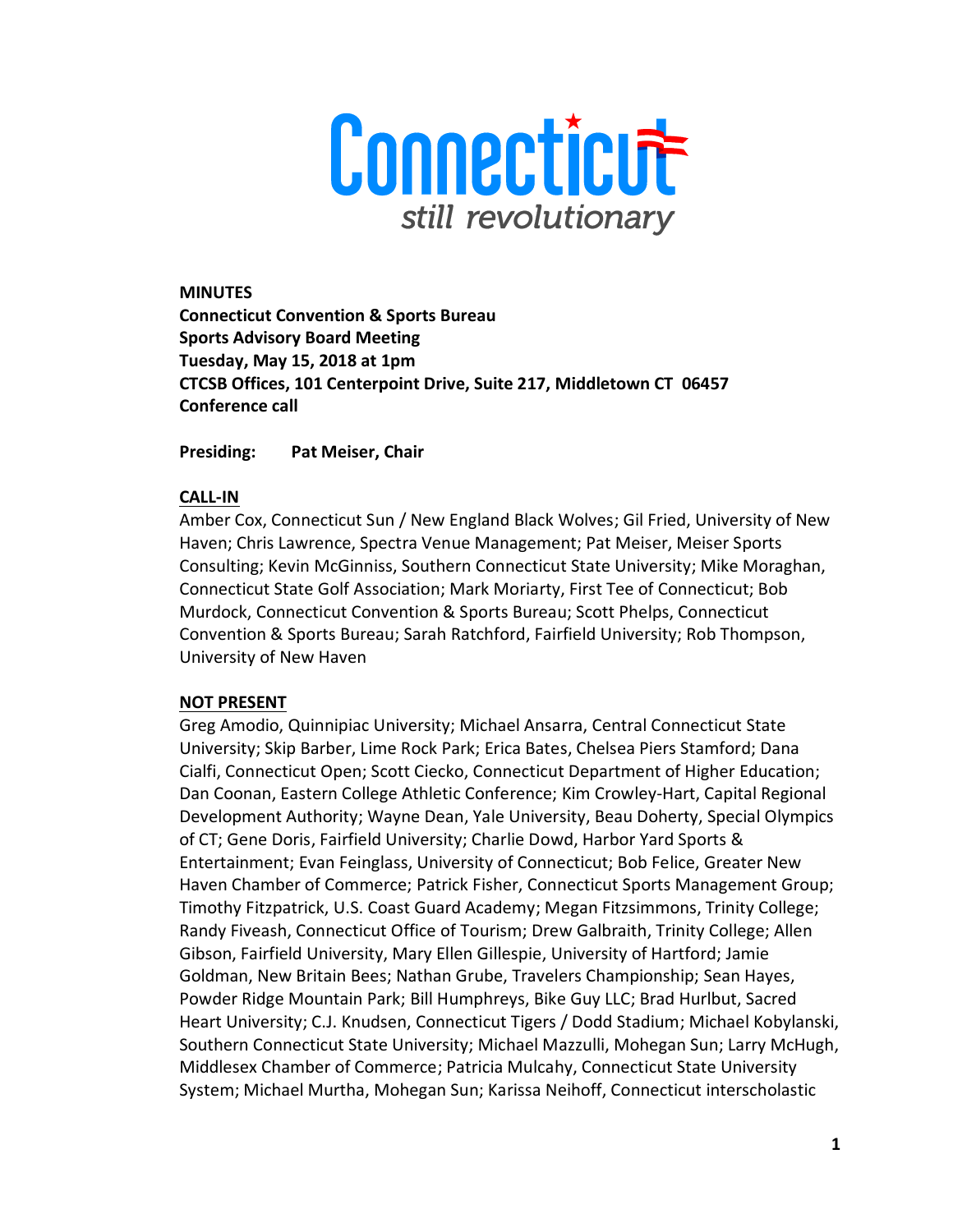Athletic Conference; Karen O'Connell, Foxwoods Resort Casino; Larry Perosino, Connecticut Boxing Commission; Maura Provencher, Connecticut Conference of Independent Colleges; Tim Restall, Hartford Yard Goats; Beth Shluger, Hartford Marathon Foundation; Valerie Stolfi-Collins, Connecticut Recreation and Parks Association; Josh Urrutia, Riverfront Recapture, Josh Vanada, Thompson Speedway Motorsports Park; Nancy Wheeler, MetroHartford Alliance; Anne Worcester, CT Open

### **Introduction and Call to Order:**

Ms. Meiser called the meeting to order at 1:05pm.

### **Review and Approval of Minutes:**

The minutes of the February 28, 2018 meeting were reviewed and accepted by a unanimous vote.

## **CTCSB Update:**

Mr. Phelps reported that lead room night numbers, the number of leads issued and the number of definite room nights are up as compared to past years.

On Wednesday, May 9, 2018, for the fourth year in a row, the CTCSB and the CT Office of Tourism, produced the CT Governor's Conference on Tourism. The event attracted over 400 tourism professionals. The Tourism Conference is the State's biggest tourism event of the year for everyone who is interested in attracting visitors, guests and attendees.

## **Sports Marketing Report:**

Bob reiterated his role at the CTCSB as a facilitator to promote and market Connecticut venues, help nurture ideas and build momentum to bring events to the state, work with local promoters to bring in new events and nurture existing events, be a resource for our sports advisory board, venues, colleges and event planners and to take a creative approach on events and venues. This approach includes continuing to grow partnerships throughout the state, facilitate bringing events to Connecticut which result in the biggest economic impact possible and media exposure for the State and what we have to offer.

To bring new business to Connecticut, Bob attended the National Association of Sports Commissions Symposium in April. Bob had 48 appointments with event planners. A few of the active RFPs from the show include 2019 USA Volleyball Nations League Women's International Tournament (Brazil, USA, Korea and Germany) for the Mohegan Sun, 2019 Jam On It Basketball and 2019 USA Volleyball High Performance Tournament and International Training Camp for the CT Convention Center and the 2019 Drone Racing League.